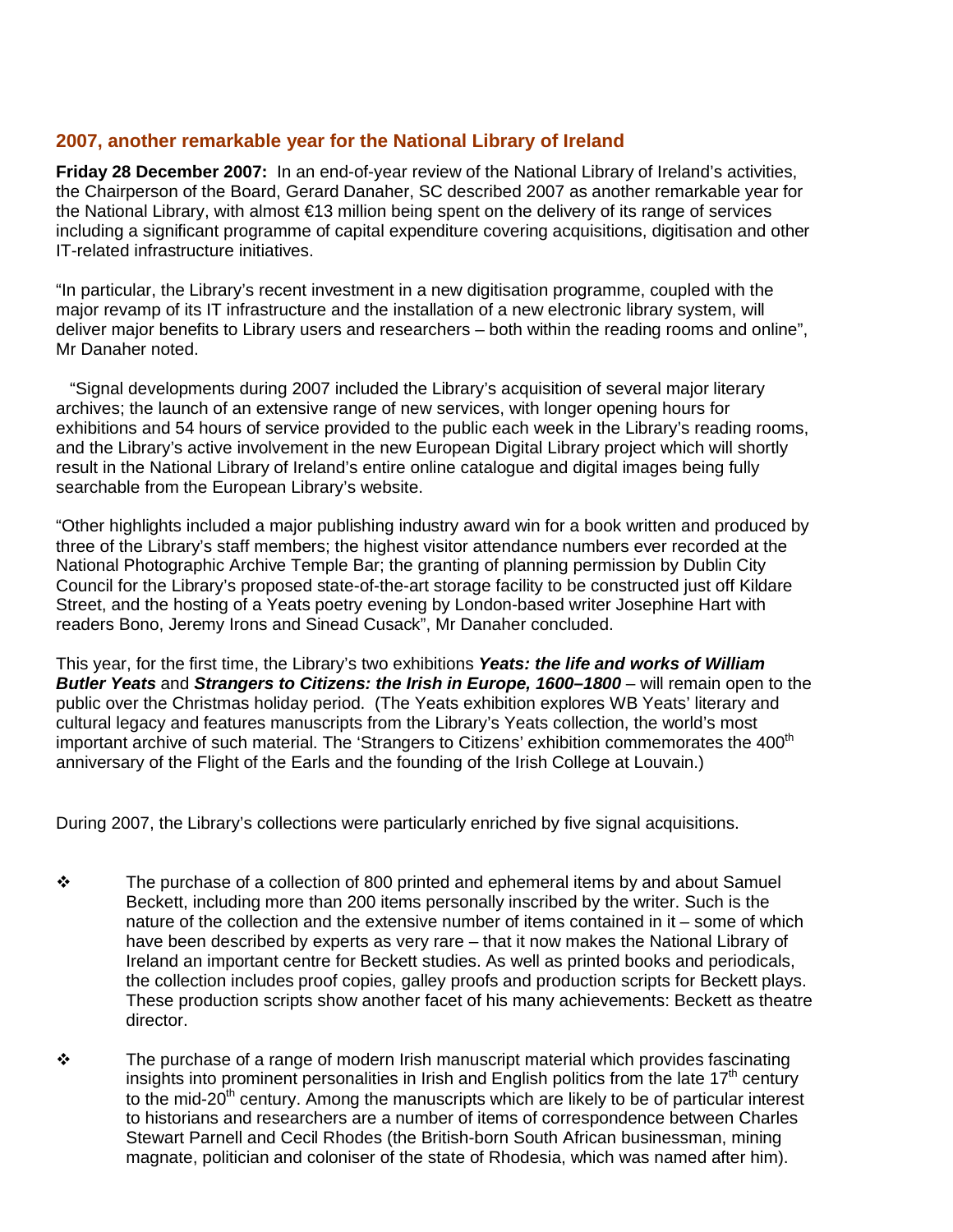One of the letters written by Rhodes deals with his reaction to Gladstone's first Home Rule Bill. In it, he states that he believes that Irish representation at Westminster should continue, as it has the potential to become the blueprint for a federation of African colonies and facilitate the granting of home rule to those of southern Africa. By way of demonstrating his support for Home Rule, Rhodes offered £10,000 to the Irish Parliamentary Party and sent Parnell a first instalment of £5,000.

- $\cdot$  The purchase of a valuable corpus of literary papers relating to the distinguished contemporary poet, writer and broadcaster Paul Durcan, winner of the Patrick Kavanagh Award (1974), the Whitbread Prize for Poetry (1990) and current holder of the post of Ireland Professor of Poetry 2007–2007 (check). The archive acquired by the Library comprises manuscripts, typescripts and proofs for his poetry, prose writings and diary as well as correspondence with writers, editors and publishers, translators, broadcasters, politicians, friends, art dealers, scholars and fans. Also included are drafts of a play *Balthus,* which Brian Friel encouraged Paul Durcan to write, but which was never performed.
- \* The donation of materials relating to the late-Ria Mooney, the distinguished actress who became the first woman to hold the position of Producer at the Abbey Theatre in 1948. During her distinguished theatrical career, she toured America and she also acted and directed with the Eva La Gallienne Civic Repertory Company in New York. The materials acquired by the Library consist of a large body of correspondence, some photographs, and approximately 220 books from her library. Together, they form a unique archive of primary source material for research on her life and work, and the important role which she played in Irish cultural life.
- \* The donation of Senator David Norris' personal archive at an official handing-over ceremony on 17 December attended by Mrs Mary Robinson, former President of Ireland and former legal advisor to Senator Norris. The papers cover Senator Norris' life as a politician, Irish civil rights campaigner, human rights activist, gay rights activist and leading Joycean scholar. A selection of the donated papers will be on temporary display in the Library's Main Hall until early January 2008; they include Senator Norris' original Seanad Electoral Nomination Form in 1981; his recent address to the Joint Commission for Foreign Affairs in January 2007; the press release issued from the International Gay Rights Congress in Edinburgh, December 1974, and a typescript copy of David Norris' Gold Medal award-winning essay 'James Joyce – the Art of Chaos'.

Signal organisational developments this year included:

- $\clubsuit$  The Library's participation in the new European Digital Library project, which will result in the National Library of Ireland's entire online catalogue and digital images being fully searchable from the European Library website, thus making Ireland's collections easily accessible to an ever-increasing virtual audience, from schoolchildren to researchers and family historians. (The digital library project was initiated by the European Library – the Internet portal of the European national libraries – with EU funding and went live as an online service in March 2005. It currently delivers access to 150 million catalogue entries across Europe. When the European Digital Library project goes live in 2008 a further 60- 100 new collections from eight national libraries including the National Library of Ireland will be brought into the European Library network.)
- $\div$  The launch of a range of new library services for the public including longer opening hours and a revamped website which conforms to Web Content Accessibility Guidelines (WCAG). Within the main building complex in Kildare Street, more space has been allocated to microfilm services; readers have better access to the collections, and direct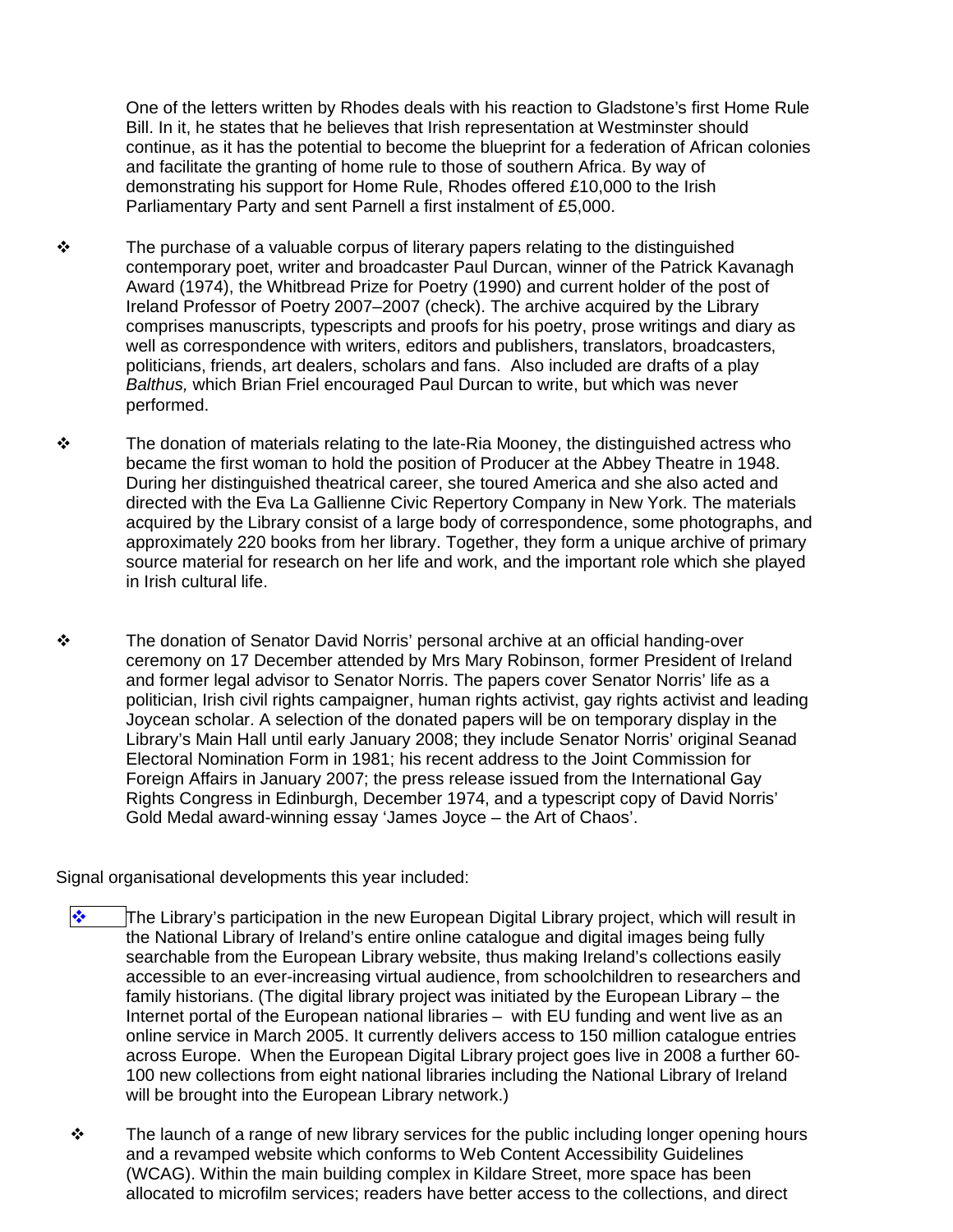self-service copy facilities are now available for the first time. The redesigned website contains new sections including '*ask a librarian*'; 360º virtual tours of the main Library building and the Photographic Archive and library 'News' and 'Events' sections highlighting new developments and upcoming activities for readers.

 $\div$  The launch of a wide range of formal and informal learning opportunities for people of all ages – from primary and post-primary school pupils to third level students and lifelong learners. The 2007 summer programme of children's events proved hugely popular with parents and children alike. As part of its programme for lifelong learners the Library has been running a series of eight-week courses entitled 'WB Yeats at the National Library' in conjunction with University College Dublin. (The series, which continues in Spring and Summer 2008, is part of UCD's adult education programme.)

Among the most significant programmes initiated by the Library in 2007 were:

- Summer's Wreath, a month-long programme of activities focused on William Butler Yeats' creativity and legacy. The programme, which was organised by the Library, was centred around Yeats' birthday (13 June) and was run in conjunction with the Library's current exhibition *Yeats: the life and works of William Butler Yeats.* The programme included a series of lunchtime readings of Yeats' poetry by leading figures including lawyer Ivana Bacik, composer Michéal Ó Suilleabháin, poet Theo Dorgan, writer Colm Tóibín, senator and academic David Norris and several others. On 13 June, the London-based writer Josephine Hart hosted a poetry evening entirely devoted to Yeats' poetry, setting the poems in the context of his life, and introducing each of the event's readers – Bono, Jeremy Irons and Sinead Cusack.
- \* The popular 'Library Late' series of monthly public interviews with critically acclaimed writers continued through 2007. The featured writers this year were **Roddy Doyle**, **Hugo Hamilton, MJ Hyland, Alistair MacLeod, Colm Tóibín, Jennifer Johnston, Carlo Gebler, Nuala Ni Dhomhnaill** and **Eoin Colfer**. Innovations to the 2007 programme included the first Irish language event and the first interview for younger readers.

Other significant events which took place this year included:

- The presentation of the 'Best Overall Production Award' and 'Book of the Year 2006' at the 2007 CLÉ – Irish Book Publishers' Association Book Industry Awards for the National Library of Ireland's book *WB Yeats: Works & Days.* The book was written by Library staff members Dr Éilis Ní Dhuibhne, Ciara McDonnell, and Dr James Quinn, co-curators of the Yeats exhibition. The Foreword was written by Dr Roy Foster, Carroll Professor of Irish History at Oxford and authorised biographer of WB Yeats.
- $\div$  In April and May, 713 pupils from secondary schools in 24 counties throughout Ireland took part in 'POETRY ALOUD', a spoken poetry competition for post-primary school students organised by the Library in conjunction with Poetry Ireland. This year's competition was a celebration of Irish poetry, with entrants choosing poems from a given list of Irish poets. The judges were Professor Brendan Kennelly, poet and teacher; Thomas McCarthy, poet, critic and board member of Poetry Ireland, and Dr Pat Donlon, former Director of the Library and now Director of the Tyrone Guthrie Centre in County Monaghan.

## **Norris Archive Donated to the National Library of Ireland**

December 17<sup>th</sup>, 2007: The personal archive of Senator David Norris, one of the most significant and colourful figures in Irish political and cultural life, was officially donated to the National Library of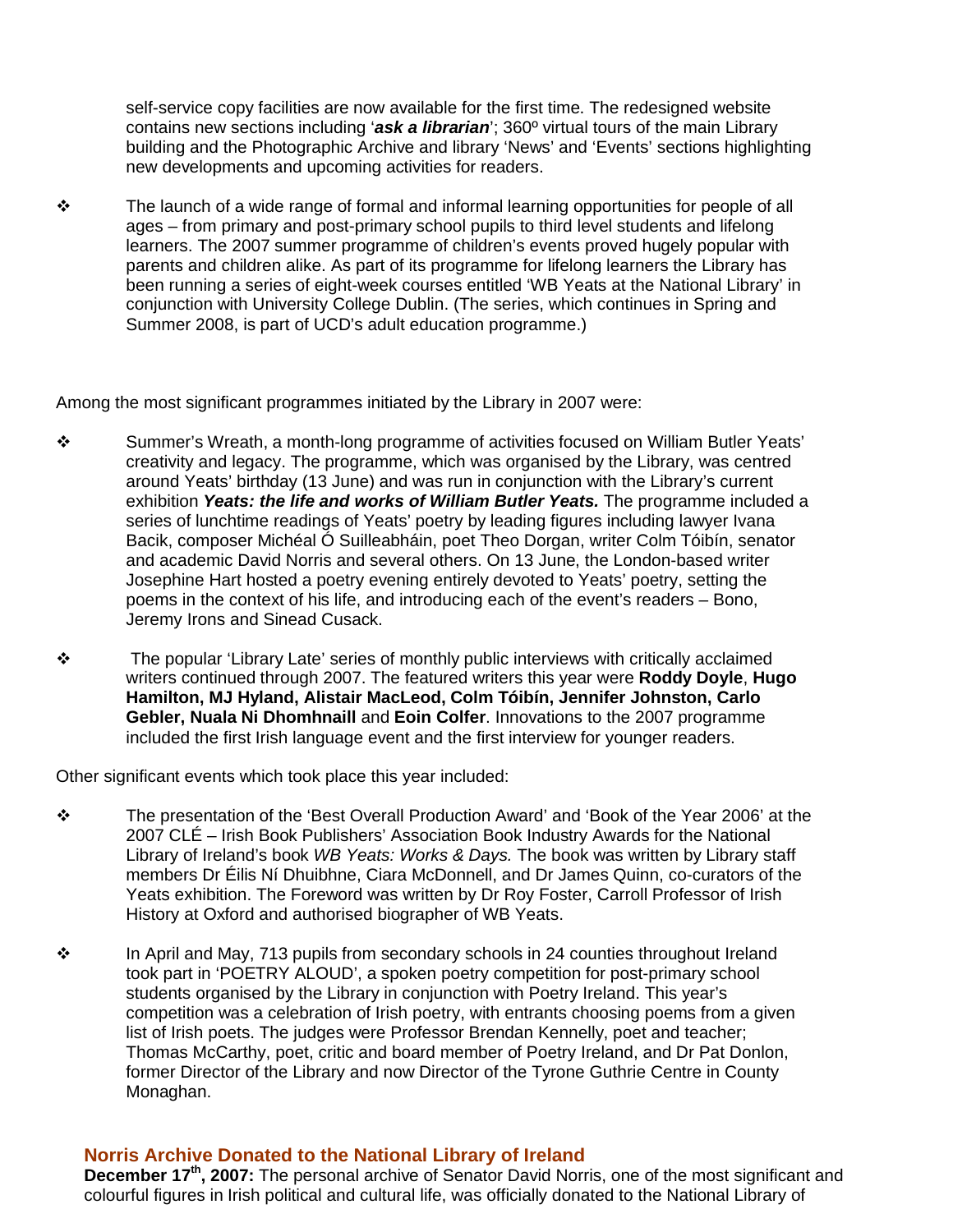Ireland today. The material, some of which will be on public display until the New Year, covers Senator Norris' life as politician, Irish Civil Rights campaigner, Human Rights Activist, Gay Rights Activist and leading Joycean scholar.

Senator David Norris has served as a member of the Upper House of the Oireachtas, Seanad Éireann since 1981 and as a bureau member of the Foreign Affairs Committee. He was the first openly gay person to be elected to public office in Ireland and has done much to promote and create awareness about Gay Rights around the world. He is well known as one of Ireland's leading Joycean scholars and was chief organiser of the 1982 Joyce Centenary Celebrations in Dublin and a cofounder of the James Joyce Centre. He has taken his love of Joyce to the stage with his one man show 'Do You Hear What I am Seeing' which he has performed in venues around the world since the 1970s.

'' I am particularly pleased and honoured that Senator Norris has chosen the National Library of Ireland as the repository for this wonderful archive. The Library can now provide a secure home for these papers and make them accessible to future generations of scholars and researchers'', added Aongus Ó hAonghusa, Director of the National Library of Ireland speaking at the reception to mark the hand-over with guest of honour Mrs. Mary Robinson, former President of Ireland and former legal advisor to Senator Norris.

A selection of the papers on temporary display at the Library include Senator Norris' original Seanad Electoral Nomination Form in 1981; his recent address to the Joint Commission for Foreign Affairs in January 2007; the press release issued from International Gay Rights Congress: Edinburgh, December 1974 and a typescript copy of David Norris' Gold Medal Award Winning Essay James Joyce – *The Art of Chaos*, 1970s.

## **New Exhibition on the Irish in Europe at the National Library of Ireland**

**December 11<sup>th</sup>, 2007:** A new exhibition focused on Irish migration to continental Europe from 1600 -1800 and the considerable achievements of the Irish in Spain, France, Flanders and other countries was launched today (**Tuesday, December 11th, 2007)** at the National Library of Ireland by Séamus Brennan T.D., Minister for Arts, Sport and Tourism. **Strangers to Citizens** presents, for the first time in a major public exhibition, the real story of the Irish in Europe tracing the journey of political, economic and religious refugees and their eventual integration into host societies.

The exhibition presents an account of the perilous sea journey faced by Irish migrants to Europe, documented in Tadhg Ó Cianáin's *Narrative of the Journey into Exile of the Ulster Earls, 1607-08*, a unique manuscript on loan from the Franciscan Order and University College Dublin. Using a selection of dazzling images assembled from libraries and galleries all over Europe, the exhibition looks at the Irish Colleges and their legacy; the Irish soldiers who served in the French and Spanish military; Irish merchant traders and the empires built by them, many of which survive to this day and Irish people who distinguished themselves in the professions. **Strangers to Citizens** shows that Irish migrants made their mark as soldiers, politicians, entrepreneurs and avant-garde thinkers. A most remarkable figure was Richard Wall (1694 – 1777), the French son of a Kilmallock Jacobite who served as Spanish prime minister from 1754 – 1763.

Included in the exhibition is a selection of early 17<sup>th</sup> century Irish books from the Library's rare book collection and some of the earliest books inl the Irish language ever printed, from the press at St Anthony's, the Irish College in Leuven including *An Teagascg Criosdaidhe (The Christian Doctrine)* by Bonaventura O'Hussey (1611)*.* A number of beautiful manuscripts 'The Wild Geese Registers', containing genealogies and coats of arms relating to Irish families or people of Irish descent living in European cities, such as Bordeaux, Malaga, Cadiz, and Vienna are displayed. Almost two hundred of these genealogies have been reproduced in a digital *Turning the Pages* installation, for visitors to browse through. Visitors can also use digital installations to explore exhibition topics in more depth and to discover whether anyone of their name or from their own area served in the French and Spanish armies in the  $18<sup>th</sup>$  century or studied at the Irish colleges in Paris, Leuven or Toulouse.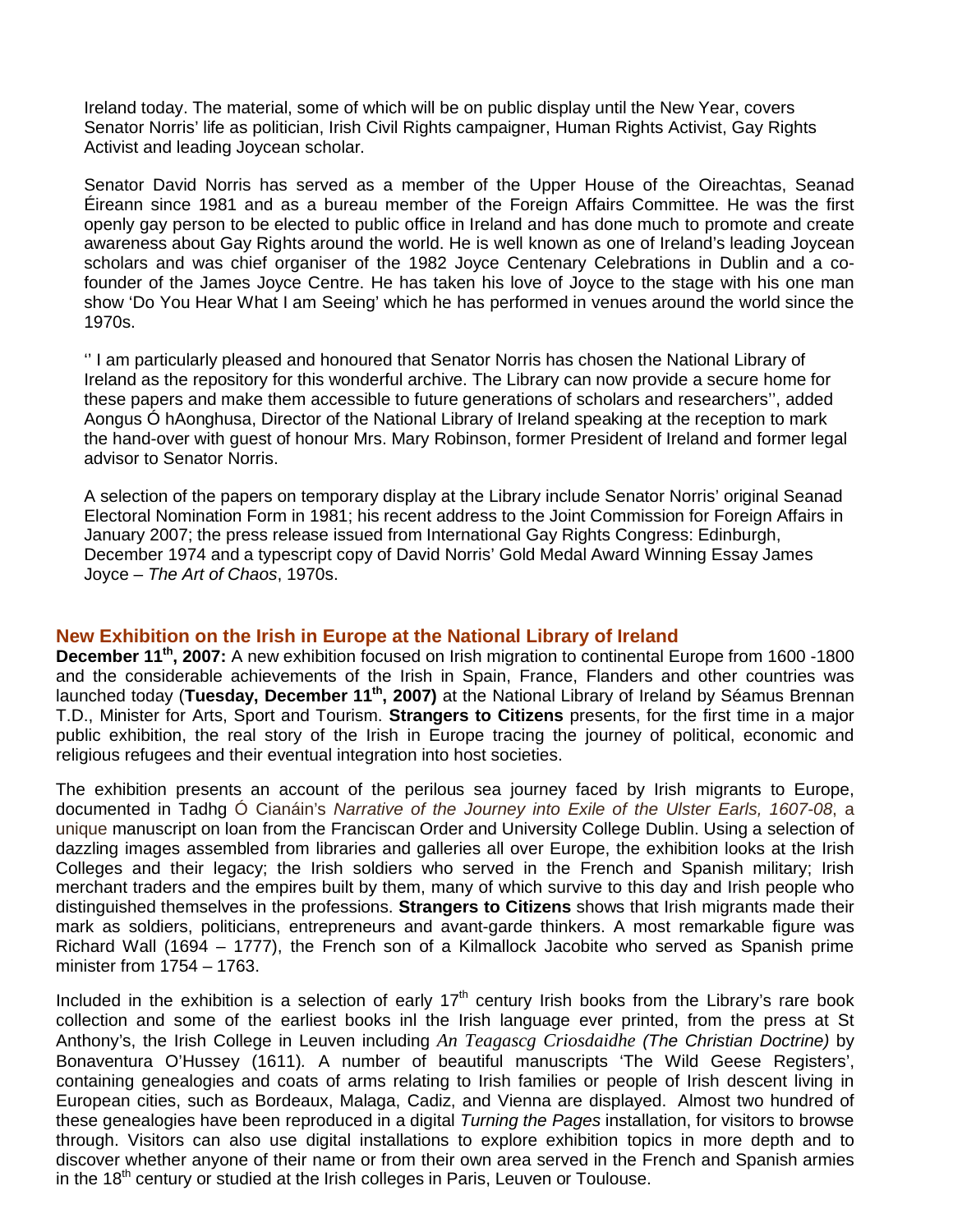**Strangers to Citizens**, National Library of Ireland, 2 - 3 Kildare Street, Dublin 2 from December 12th. Open: Mon – Wed 9.30 - 8.30pm; Thurs - Fri : 9.30 - 4.30pm & Sat: 9.30 - 12.30 pm. Admission is Free.

## **European Commissioner welcomes the establishment of the European Digital Library Foundation and the commitment of Europe's cultural institutions to make their collections available and searchable to the public online**

**Wednesday, 5 December 2007:** The work of the European Digital Library Foundation has been endorsed by high-level European Commission officials who met with Foundation members recently for the formal handover of their statutes.

'Europe's citizens should all be able to enjoy our rich cultural heritage. This Foundation represents a significant step towards making that ambition come true', commented Commissioner Viviane Reding whose portfolio includes responsibility for Information Society and Media. 'The Foundation demonstrates the commitment of Europe's cultural institutions to work together to make their collections available and searchable by the public through a common and multilingual access point online.'

Foundation members include representatives of the key European heritage and information associations. The Foundation's statutes commit members to work in partnership to provide access to Europe's cultural and scientific heritage through a cross-domain portal; to cooperate in the delivery and sustainability of the joint portal; to stimulate initiatives to bring together existing digital content; to support the digitisation of Europe's cultural and scientific heritage.

The European Library was initiated with European Union funding and went live as an online service in March 2005. It currently delivers access to 150 million catalogue entries across Europe. Now. however, following the launch of a new initiative – the EDLProject – a further 60-100 new collections from eight national libraries including the National Library of Ireland will be brought into the European Library network.

As a result of Ireland's participation in the EDLProject, the National Library of Ireland's entire online catalogue and digital images will be fully searchable from the European Library website, thus making Ireland's collections easily accessible to an ever-increasing virtual audience, from schoolchildren to researchers and family historians.

By early 2008, all the digital collections of the European Union 47 national libraries will be referenced in the European Library, thus helping it to fulfil its mission of "opening up the universe of knowledge, information and cultures of all Europe's national libraries."

The European Digital Library is currently developing its prototype website due to be launched in November 2008. Against this background, the European Digital Library Foundation recently announced details of 'the City' – the first of a series of broad themes to be featured on the site. This theme will enable the prototype website to depict the European urban experience from several perspectives. Emerging ideas include cities of the future/cities of the past; migration and diaspora; trade and industry; design, shopping and urban cool; pox, cholera and the plague – the route to urban health; archaeology and architecture; utopias and cities of the imagination; riot and disorder; palaces and politics. As part of its website development project, the European Digital Library is gathering digitised content from European archives, museums, audio-visual collections and libraries. The project team will use maps, artefacts, photos, sound, film material, books, archival records and artworks to explore two millennia of connectivity between Europe's cities.

Commenting on the valuable contribution made by the European Library website since it first went live as an online service in March 2005, Dr Wim van Drimmelen, foundation member and Director of the Koninklijke Bibliotheek, the Netherlands, which hosts the European Digital Library initiative, said: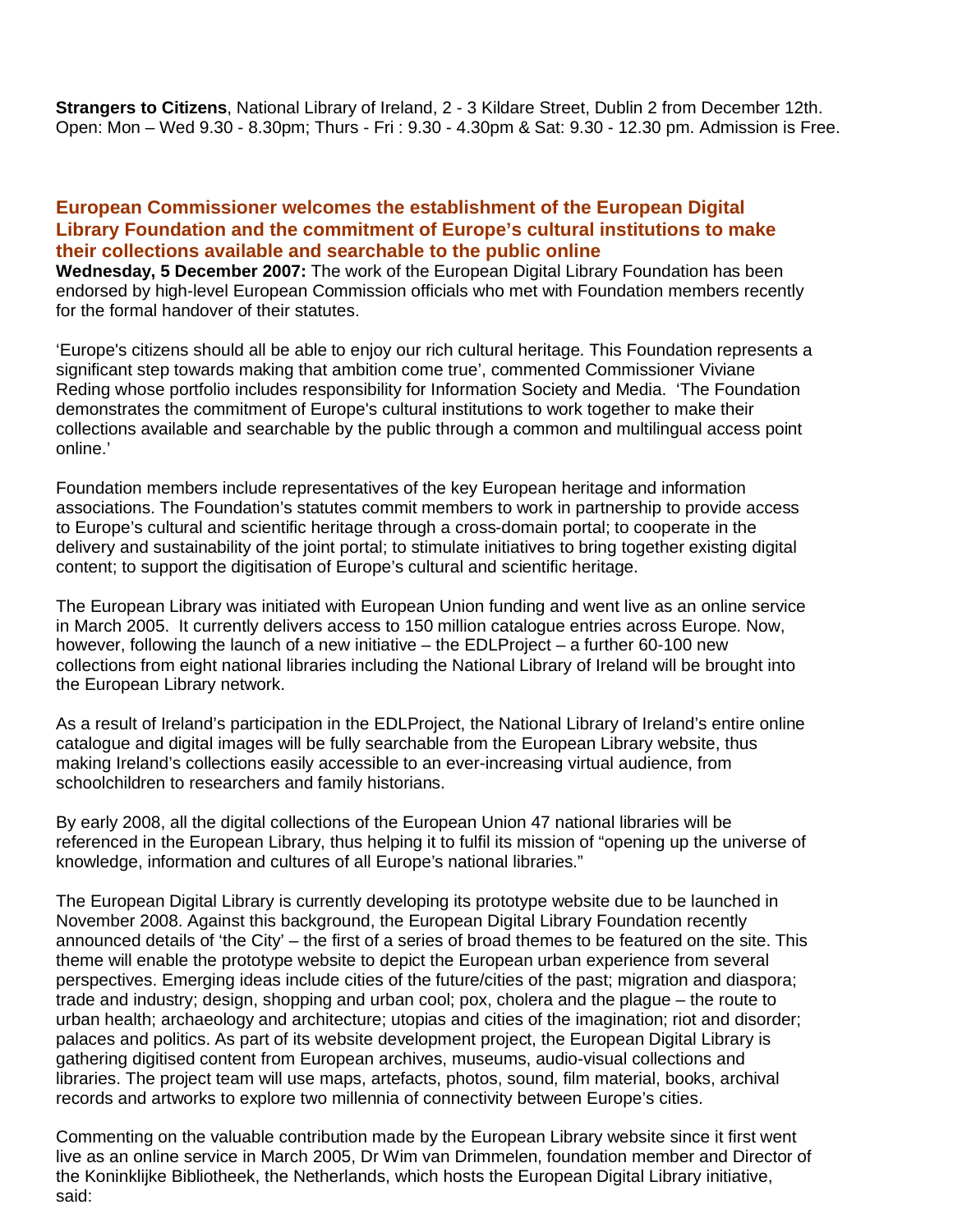'Archives, museums, audio-visual collections and libraries are collaborating in order to guarantee that their resources can be brought together in a virtual world, regardless of where the original is held. It's what users expect. However, the benefits are not just for the users. The development work is providing an excellent forum for knowledge transfer between the domains, which increases our collective ability to respond to changing user needs and remain relevant in the fast-moving digital environment.'

#### **Notes to editors:**

The European Digital Library will launch a prototype in November 2008. It will give direct access to at least two million digitised books, photos, maps, sounds, films and archival records from Europe's libraries, archives, museums and audio-visual collections.

The European Digital Library Foundation includes the following members: Martine de Boisdeffre, EURBICA: European Regional Branch of International Council on Archives; Edwin van Huis, FIAT – International Federation of Television Archives; Claudia Dillmann, ACE: Association Cinémathèques Européennes; Massimo Negri, EMF – European Museums Forum; Elisabeth Niggemann, CENL – Conference of European National Librarians; Hans Geleijnse, LIBER – Ligue des Bibliothèques Européennes de Recherche; Christophe Dessaux, MICHAEL – Multilingual Inventory of Cultural Heritage in Europe; Wim van Drimmelen, Koninklijke Bibliotheek, national library of the Netherlands; ICOM Europe – International Council of Museums, Europe; CERL – Consortium of European Research Libraries.

The European Digital Library is hosted by the Koninklijke Bibliotheek, the national library of the Netherlands, and led by the Conference of European National Librarians.

The initiative is one of the Commission's flagship i2010 initiatives to create a European Information Society for growth and jobs (see IP/05/643).

On 25 August 2006, the Commission adopted a Recommendation on digitisation and digital preservation (see IP/06/1124 and MEMO/06/311) which urged EU Member States to set up largescale digitisation facilities in order to accelerate the process of getting Europe's cultural heritage online via the European Digital Library.

In November 2006 the idea of a European digital library was strongly endorsed by the Culture Ministers of all EU Member States and was recently backed by the European Parliament in its resolution of 27 September 2007.

More information about the European Digital Library can be found at http://www.europeandigitallibrary.eu/edlnet/

## **His Excellency Monsieur Yvon Roe D'Albert, Ambassador of the Republic of France to Ireland to launch exhibition of photographs from one of France's most celebrated museums, the Musée Albert Kahn in Paris**

**Wednesday 14 November 2007:** Today sees the launch of *In search of Ireland, 1913*, an exhibition of the first ever colour photographs taken in Ireland.

The 50 images featured in the exhibition have been loaned to the National Photographic Archive by the Musée Albert Kahn in Paris.

The exhibition will be launched by His Excellency Monsieur Yvon Roe D'Albert, Ambassador of the Republic of France to Ireland.

The photographs were taken in 1913 by two French women, Marguerite Mespoulet and Madeleine Mignon-Alba, who used newly available autochrome colour plates. The novice photographers recorded life and historic sites on their two month journey through Ireland from Connemara to the Boyne Valley. They arrived in Ireland to take part in a world-wide project entitled 'the Archives of the Planet'. The project was the brainchild of the French banker and philanthropist Albert Kahn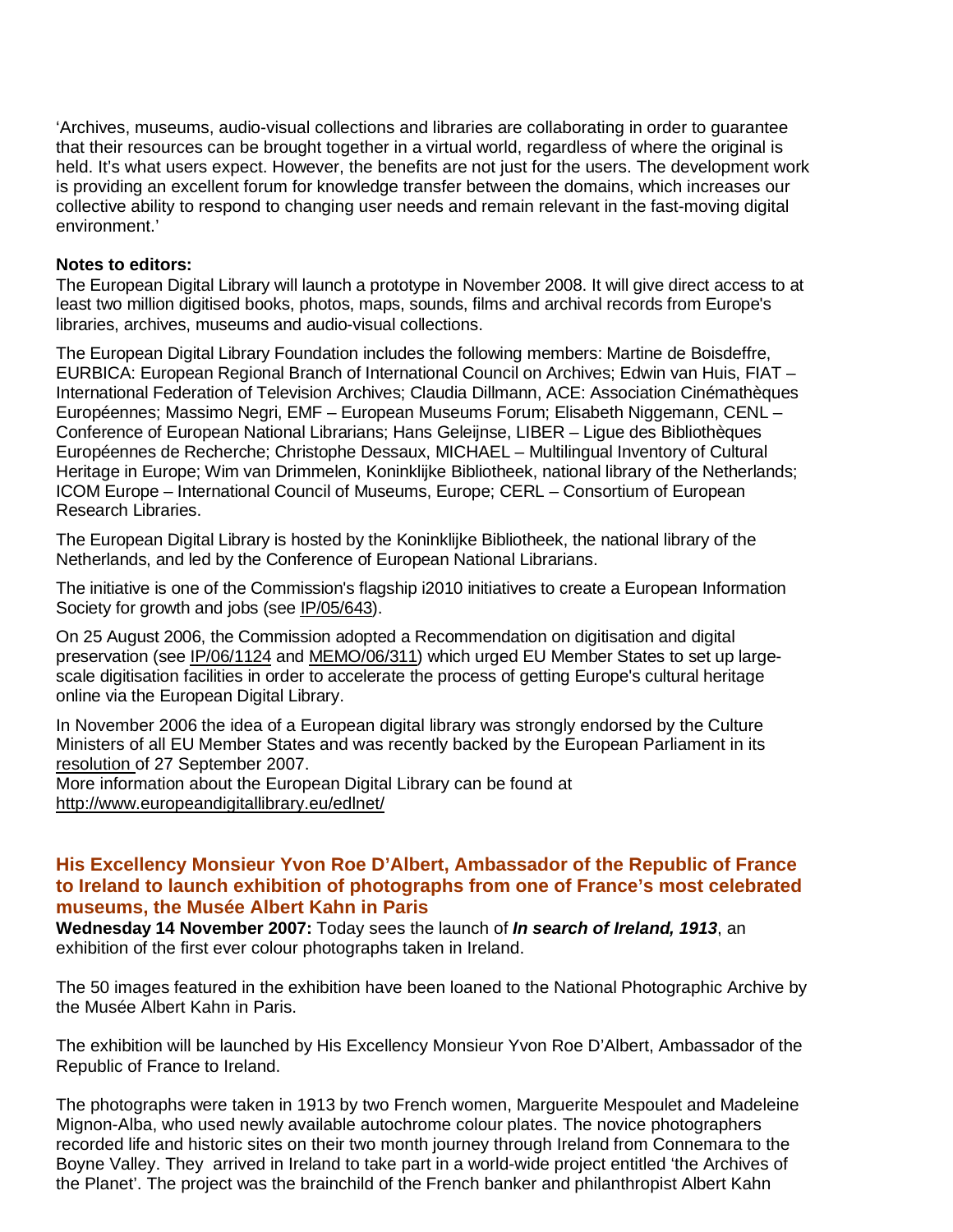whose ambition was to compile a "kind of photographic inventory of the surface of the earth as it was occupied and organised by Man at the beginning of the  $20<sup>th</sup>$  century."

An avowed pacifist, Kahn believed that he could employ this photographic collection to nurture greater understanding among people across the world.

Between 1909 and 1931 he spent a vast fortune hiring and dispatching photographers to more than 50 countries on every continent; their mission was to record the elements of a disappearing world in places where Kahn believed huge political and social changes were either already underway or were about to happen. Between 1909 and 1931 Kahn's photographers compiled some 72,000 colour photographs and 100 hours of film footage in locations ranging from China, Vietnam, India, Iran and Iraq to the Baltic States, Turkey and Ireland.

## **Office of the Chief Herald**

**24 October 2007:** Following public questioning of the legal basis of the National Library of Ireland's heraldic functions, the Board of the National Library suspended the exercise of those functions pending receipt of the advice of the Attorney General on the matter.

That advice is to the effect that, on a proper construction of the National Cultural Institutions Act, 1997, the Board can exercise the

heraldic powers provided for in the Act although, with minor amendment, the wording of the Act could be made more succinct.

The Board of the Library has formally brought this advice to the attention of the Minister for Arts, Sport and Tourism and understands that the matter is under his consideration.

However, in light of the advice it has received, the Board is satisfied that it can exercise the heraldic powers conferred on it by the 1997 Act and has, accordingly, lifted its temporary suspension on doing so.

The Board is aware that doubts exist regarding the legal basis of heraldic functions exercised in the State prior to the establishment of the

Board. Such issues that may exist or arise in that regard are matters to be addressed by the State, and not by the National Library of Ireland.

# **Eyewitness: Ireland through the lens of Colman Doyle exhibition representing almost 60 years of Colman Doyle's career as a photographer, National Photographic Archive 19 July to 5 November**

**19 July 2007:** Colman Doyle, widely acknowledged as one of the most important Irish photographers of the 20<sup>th</sup> century, was also probably Ireland's first documentary style photographer – acclaimed for his iconic portraits of political leaders and literary figures, as well as for his photographs of islanders and ordinary folk in Kerry and throughout the island of Ireland.As a sports photographer, he acquired a huge reputation for his action shots of GAA matches and horse races. He was also acclaimed for his photographs of Olympic athletes, having attended every Olympic Games from 1984 to 2000 inclusive.

Today, Nickey Brennan, President of the GAA launched *Eyewitness: Ireland through the lens of Colman Doyle*, an exhibition representing almost 60 years of Colman Doyle's career as a photographer with the *Irish Press* and also as a freelance photographer with *Paris Match*.

The photographs have been selected from his entire photographic collection comprising almost 25,000 images, which the National Library of Ireland acquired from Colman Doyle last year. The 90 photographs on display in the exhibition include numerous portraits of Charles J Haughey (to whom he had unprecedented access) as well as memorable images of President Eamon de Valera,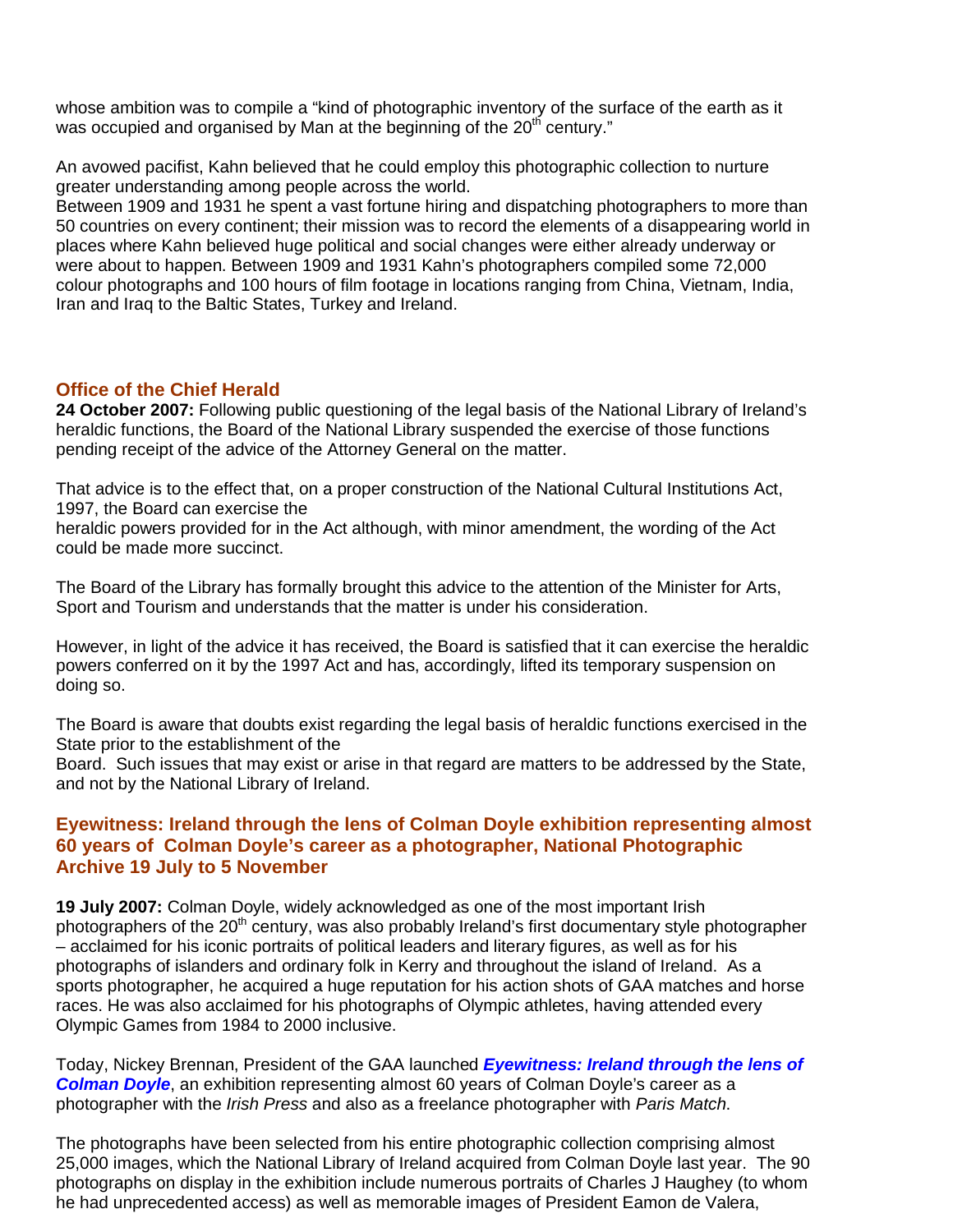President Cearbahill Ó Dálaigh, Sean Lemass, Jack Lynch, and visiting dignitaries and heads of state including Pope John Paul II, John F Kennedy and Princess Grace of Monaco.

They also include fascinating vignettes of Irish life from the 1950s to the 1990s, covering topics ranging from emigration from Ireland to changes in daily life in Ireland and on the Blasket Islands. This latter aspect of the collection is in stark contrast to Doyle's photographs of daily life in Northern Ireland during the 1970s and 1980s – a period during which he recorded countless behind-thescenes images of political meetings and street violence.

#### **Yeats Set Free to Wander**

**9 July 2007:** Over 200 anthologies of poetry by WB Yeats were distributed by the National Library of Ireland in various public places in Dublin today (Monday, July 9th, 2007). The books, which may have been left on a train, bus, café, counter, pub, hotel or park bench throughout the city, are distinctively labelled with an invitation to savour the work of the great poet and a request to leave the book in another public place for someone else to enjoy.

The idea, entitled *Yeats Book Crossing,* was inspired by the concept of Book Crossing in other countries. It is hoped that the books, which have been specially purchased by the Library for this book crossing initiative, will be enjoyed by people of all ages, will promote a greater engagement with the poetry of WB Yeats and will lead to further visits to the Library's award winning exhibition *Yeats: the life and works of William Butler Yeats*.

Each of the 250 books is marked with a unique code. Readers can log their discovery and comments on the National Library's website at www.nli.ie/yeats. This log will in turn become a record of the journey of each of the 250 books as they wander through public spaces in Ireland and abroad.

Book Crossing is an American phenomenon that began in April 2001 and has taken off throughout the world. Almost a half a million books have been 'released' and there are more than 146,000 members of Book Crossing worldwide. People are fascinated with the fate, karma or the chain of events that occur between two or more lives and one piece of literature. The founder of book crossing considers it as 'the karma of literature' designed to 'make the whole world a library'.

The continuing relevance and appeal of Yeats today to all kinds of people can be seen in the latest episode of the *Sopranos* in which Yeats' poem *The Second Coming* is read by Tony Soprano's son Anthony Junior in a moment of self reflection.

## **Forthcoming National Library of Ireland exhibition celebrates the work of more than 200 artists, poets and calligraphers from Scotland and Ireland**

**3 May 2007**: *Leabhar Mòr na Gàidhlig (The Great Book of Gaelic*) celebrates the work of more than 200 visual artists, poets and calligraphers from Scotland and Ireland. The book, which has been attracting huge interest abroad, is the subject of a forthcoming exhibition and poetry reading to be hosted by the National Library of Ireland.

The exhibition opens on Thursday 17 May for a two-week run. As part of the exhibition programme, two leading Irish poets Louis De Paor and Áine Ní Ghlinn will give readings of their works in the Library's Seminar Room on Thursday 17 May. Children who participated in creative writing workshops run in association with the Leabhar Mòr project will also read their own poems and stories. The exhibition will be opened by Aongus Ó hAonghusa at 5.30 pm on Thursday 17 May.

Both the exhibition and the poetry readings are being organised by the National Library of Ireland in association with Éigse Eireann/Poetry Ireland.

#### **Background information**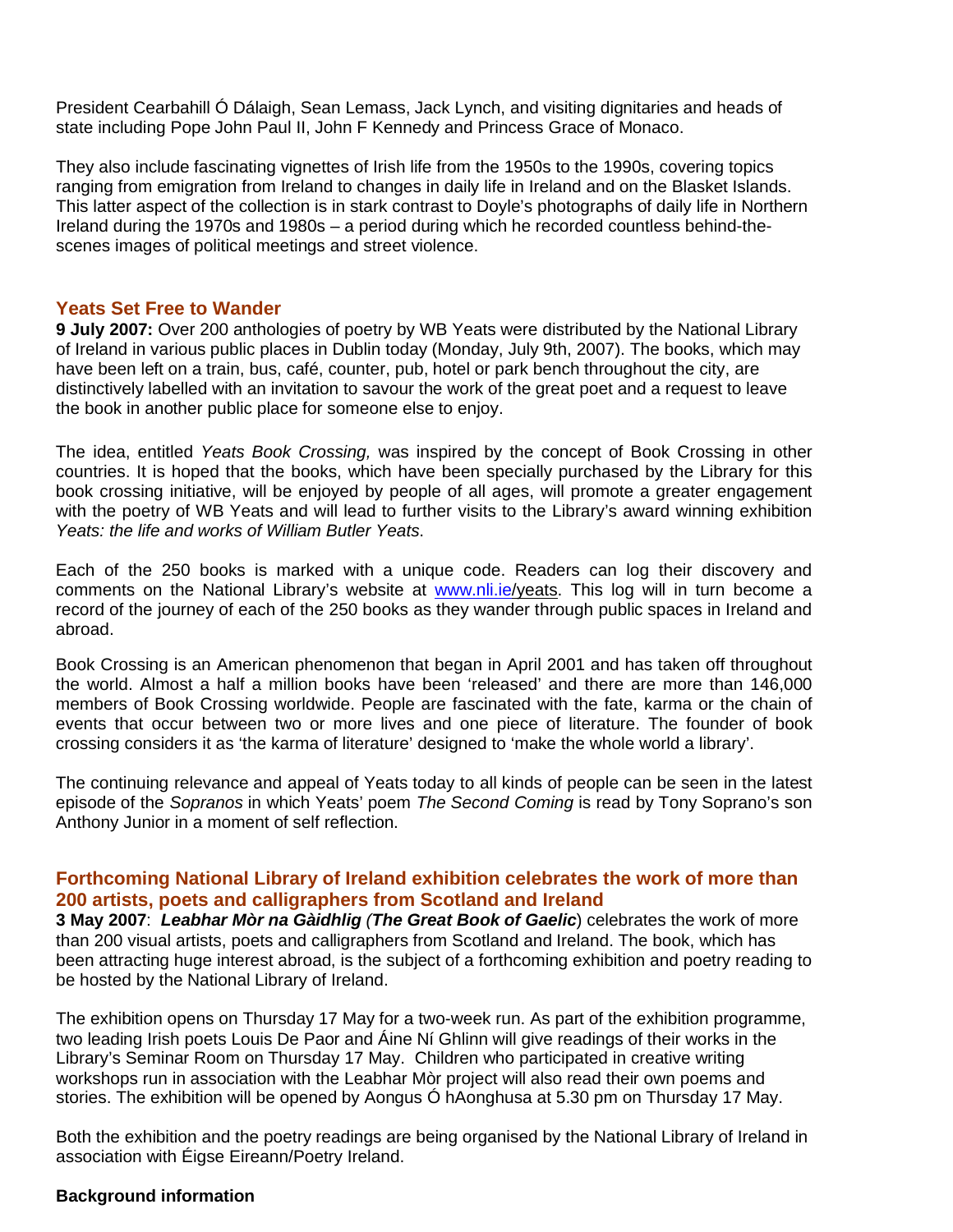The 100 visual artists – fifty each from Ireland and Scotland – were commissioned to create works related to the poetry featured in *Leabhar Mòr na Gàidhlig*. A variety of media was used by the artists who include **Rita Duffy**, **Brian McGuire**, **Shane Cullen**, **Noel Sheridan**, **Anna Macleod** and **Alasdair Maclennan**. A small team of calligraphers and typographers, led by Frances Breen, worked in collaboration with the artists to integrate key lines of the poetry into the artworks.

The 100 Gaelic poems have been nominated by leading poets and writers such as **Seamus Heaney**, **Hamish Henderson** and Canadian writer **Alastair Macleod**, and also by the contributing poets themselves. The selection features work from almost every century from the  $6<sup>th</sup>$  century to the 21<sup>st</sup> century, and includes the earliest Gaelic poetry in existence. Comedy, tragedy, love, death, the spiritual and the bawdy are all represented.

'Ireland and Scotland share a mythology, a rich music tradition, three languages and some significant history. The Gaelic language remains the most profound of many links between both countries. The *Leabhar Mòr* renews and celebrates that ancient connection through a stunning range of 21st century artworks,' said Malcolm Maclean, Director of Proiseact nan Ealan and jointeditor of *An Leabhar Mòr.*

*An Leabhar Mòr* was originated by Scotland's Gaelic arts agency, Proiseact nan Ealan, and sponsored by Iomairt Cholm Cille, which aims to renew the links between Gaelic Scotland and Ireland. The exhibition, which is touring internationally for a five-year period, has already been seen by more than 100,000 visitors in Scotland and a million visitors to the Smithsonian Institution's Scottish festival in Washington DC. When the *Leabhar Mor* exhibition has concluded its extensive tour, the artworks will be bound together into one volume as a permanent exhibit.

## **National Library of Ireland this evening hosts first performance of little-known WB Yeats play – The King's Threshold**

**30 April 2007**: The National Library of Ireland's Seminar Room this evening plays host to the first in a series of performances of two of WB Yeats's plays – *The King's Threshold* and *The Dreaming of the Bones.*

*The King's Threshold* is a little-known Yeats play. As far as its director Conor O'Malley is aware, this may be the first Dublin production of the play version written in 1922.

The forthcoming Dublin Lyric Players' series of performances coincides with the National Library's of Ireland's *Yeats: the life and works of William Butler Yeats* exhibition currently taking place in Kildare Street. Covering many aspects of the poet's life and his development as a writer, the exhibition also gives visitors insight into Irish social, cultural and political life from the late 1880s to the 1930s.

*The Kings Threshold* and *The Dreaming of the Bones* are described by Conor O'Malley as 'masterpieces of the English-speaking theatre, containing some of the most beautifully wrought poetic language'. The plays are likely to prove very popular with the general public and early booking is recommended.

Yeats wrote *The King's Threshold* in 1903. It explores themes which came to figure significantly in Yeat's poetry: loyalty and love; the nature of the State and society; the place of poetry and the arts; the effect of commitment to a cause; the heroic ideal in action. The short after-piece *The Dreaming of the Bones* is Yeat's response, in dramatic form, to the events of Easter 1916.

The first performance of *The King's Threshold* and *The Dreaming of the Bones* takes place this evening (Monday 30 May) at 6.30pm. Future performances take place at 6.30pm on Wednesday 2 May and Thursday 3 May.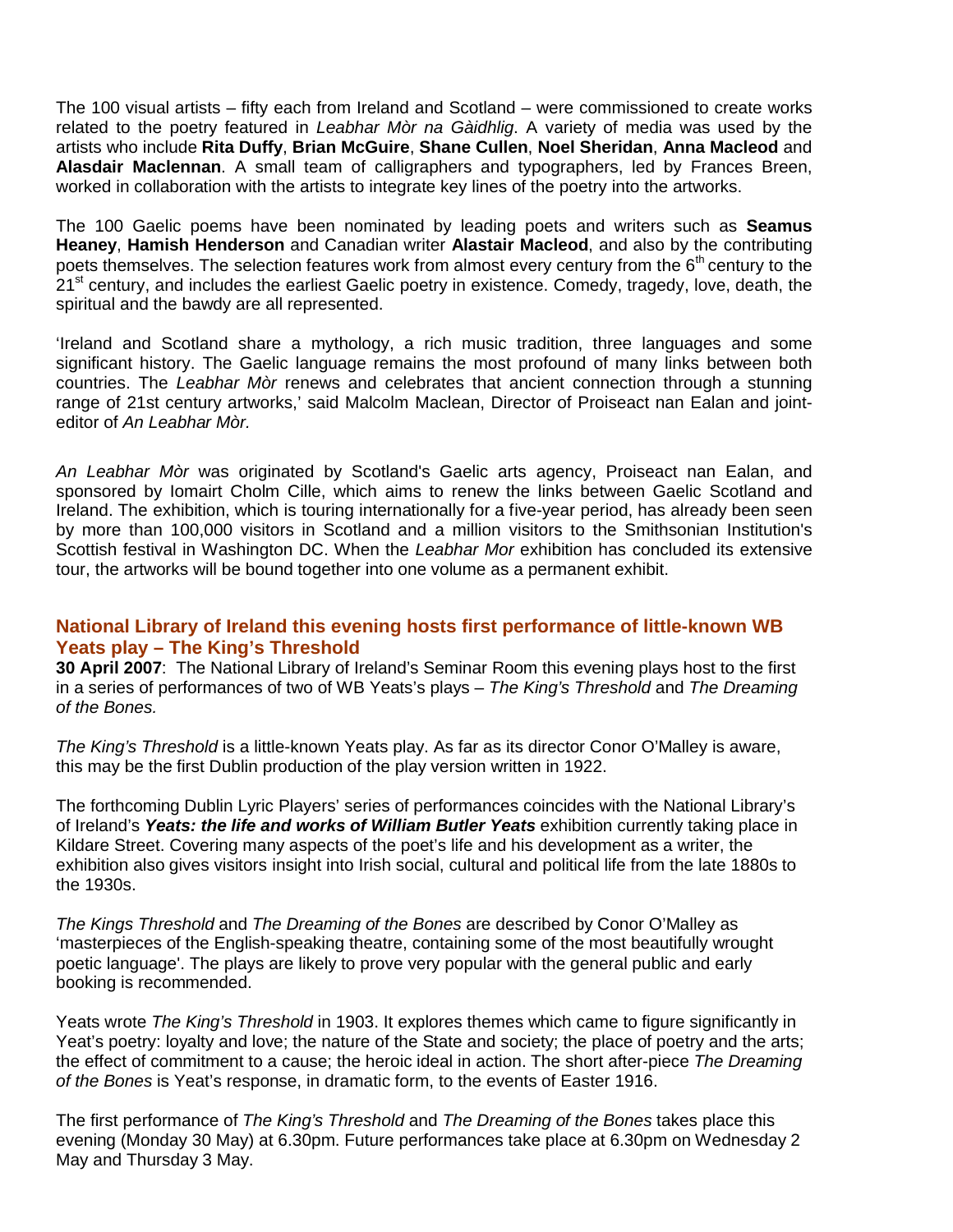Tickets cost €10. To make a booking call (01) 6030 277. Tickets may also be purchased at the door.

The Dublin Lyric Players derives its name from the Lyric Players Theatre in Belfast, whose foundation stone was laid by the poet Austin Clarke. During the first 30 years of its existence, the Belfast-based Lyric Players championed the cause of Yeats's play, putting on many of his works. Thus far, Dublin Lyric Players has presented eight of his plays including Yeats's *The Cuchulain Cycle*. The series of plays being performed at the National Library's Seminar Room are being directed by Conor O'Malley. Over the past 30 years, he has directed a number of plays by Yeats as well as other poetic drama.

# **Images of daily life on the islands surrounding Ireland's coastline are the subject of a new exhibition at the National Photographic Archive (NPA) Temple Bar entitled**  *Island life – the islands of Ireland.*

**2 April 2007:** The exhibition, which will be opened this evening (Monday 2 April) by RTE Marine Correspondent Tom McSweeney, features a number of different locations, but concentrates predominantly on Achill Island, the Aran Islands, Valentia and the Blasket islands. A small number of inland lake islands such as Station Island on Lough Derg are also included.

The images are drawn from the Lawrence, Eason, Casement, Diggin and Morgan collections and from the Tómas Ó Muircheartaigh Collection and the Colman Doyle Collection.

The Tómas Ó Muircheartaigh Collection, acquired by the National Library of Ireland in 2005, comprises a large body of photographs taken by **Tómas Ó Muircheartaigh**, an amateur photographer and former President of Conradh na Gaeilge. Ó Muircheartaigh had an enormous affection for the south west of Ireland. The landscapes and the people of this area – all photographed between the 1930s and the 1950s – figure most prominently in the Library's collection of his work. While the collection (comprising approximately 2,000 negatives and two albums of prints) has not as yet been catalogued, a selection of photographs has been included in this exhibition to mark the fiftieth anniversary of his death.

In 2006, the Library acquired the entire photographic collection of **Colman Doyle**, widely acknowledged one of the most important Irish photographers of the 20<sup>th</sup> century. This exhibition will feature a small number of photographs from the Colman Doyle Collection, including photographs of Tory islanders amongst others.

**Poetry Aloud Poetry Speaking Competition 2007 celebrates Irish poetry 21 February 2007:** In *Voices and Poetry of Ireland*, published in 2003, Professor Brendan Kennelly noted:

'When a voice reads a poem it loves, something unique happens. The voice brings the heart and mind, indeed the very soul of the listener into the complete act and art of listening, and a certain illuminating intensity electrifies the words in such a way that the poem's rhythm and music, meaning and movement, come together in a passionate oneness that is truly mesmeric and memorable."<sup>1</sup>

Brendan Kennelly's comments have a particular resonance in the context of **POETRY ALOUD**, a poetry speaking competition for post-primary school pupils which was launched earlier today.

 $\overline{a}$ <sup>1</sup> *Voices and Poetry of Ireland*. Harper Collins, 2003. All proceeds go to Focus Ireland.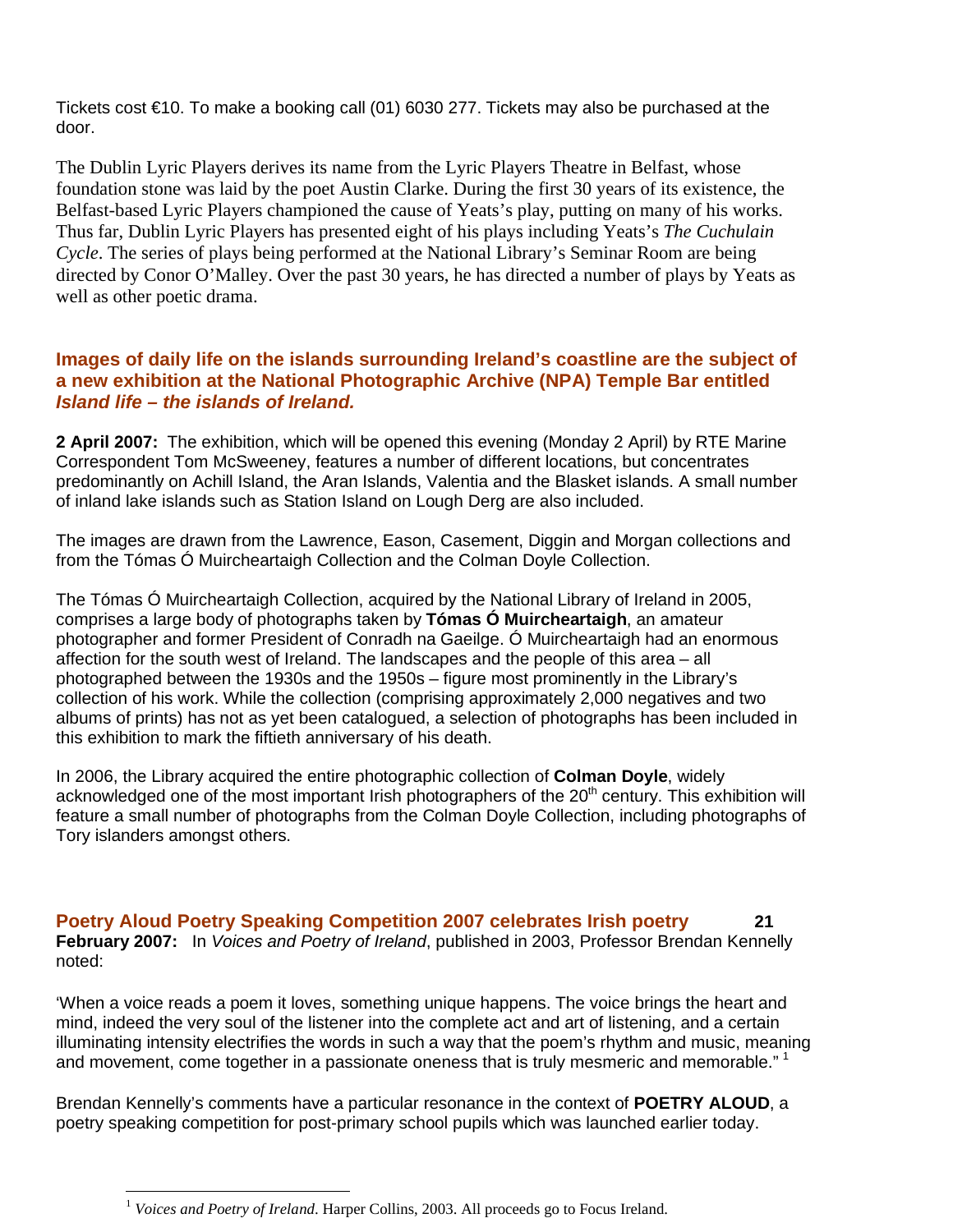Organised by the National Library of Ireland in association with Poetry Ireland, it follows on the success of the 2006 YEATS ALOUD Poetry Speaking Competition which attracted over 700 entries from all over Ireland.

In this year's competition – a celebration of Irish poetry – entrants will choose poems from a given list of Irish poets.

The final competition judges are **Professor Brendan Kennelly** poet and teacher; **Thomas McCarthy**, poet, critic and Board member of Poetry Ireland, and **Dr Pat Donlon**, former Director of the National Library of Ireland and now Director of the Tyrone Guthrie Centre in County Monaghan.

The competition is open to any pupil attending a second-level school in Ireland. Participants must recite one prescribed poem and a chosen poem from a prescribed list.

In the first round entrants will speak by heart two poems, a named poem by Louis MacNeice and a chosen poem from a prescribed list. (Louis MacNeice was selected as the prescribed poet in the first round of the competition as 2007 marks the centenary of his birth.) The prescribed list includes poems by almost 50 Irish poets.

To coincide with the Library's major exhibition *Yeats: the life and works of William Butler Yeats*, which continues through 2007, Yeats will feature as the prescribed poet in the semi-final and final.

Entry forms and competition details have been sent to all second-level schools in Ireland and Northern Ireland. Meanwhile entry forms may be downloaded from the National Library's website www.nli.ie; from the Poetry Ireland website www.poetryireland.ie; from the Department of Education and Science website www.scoilnet.ie. The closing date for receipt of entries is **Wednesday 28 February 2007**. The winner will be chosen at the final in Dublin on Friday 11 May.

There will be three winning categories – Junior (first and second year); Intermediate (third and fourth year/transition year); Senior (fifth and sixth year). There will also be an Overall Winner chosen from among the winners of the three categories.

The Junior Category prize will be €300 and a signed copy of Michael Longley's *Collected Poems* (published by Jonathan Cape, 2006) with a shelf of poetry books and €300 for the winner's school library; the Intermediate Category prize will be €300 and a signed copy of Michael Longley's *Collected Poems*with a shelf of poetry books and €300 for the winner's school library; the Senior Category prize will be €300 and a signed copy of Michael Longley's *Collected Poems*with a shelf of poetry books and €300 for the winner's school library.

The Overall Winner will receive a further €200 and a specially designed trophy.

**National Library of Ireland receives award for its book WB Yeats: Works and Days 17 February 2007:** The National Library of Ireland has won 'Best Overall Production Award' and 'Book of the Year 2006' at the 2007 CLÉ – Irish Book Publishers' Association Book Industry Awards for its book *WB Yeats: Works and Days*.

The awards were presented earlier today (Saturday 17 February).

*WB Yeats: Works & Days* is an illustrated introduction to the poet's life, written to accompany the *Yeats: the life and works of WB Yeats* exhibition at the National Library. The exhibition, which focuses on treasures from the Library's extensive collection of Yeats material, opened in May 2006 and has since attracted some 35,000 visitors; it will continue until end 2008.

In November 2006, the exhibition won 'The Interpret Britain and Ireland Award' of the Association for Heritage Interpretation at a ceremony held in Bristol.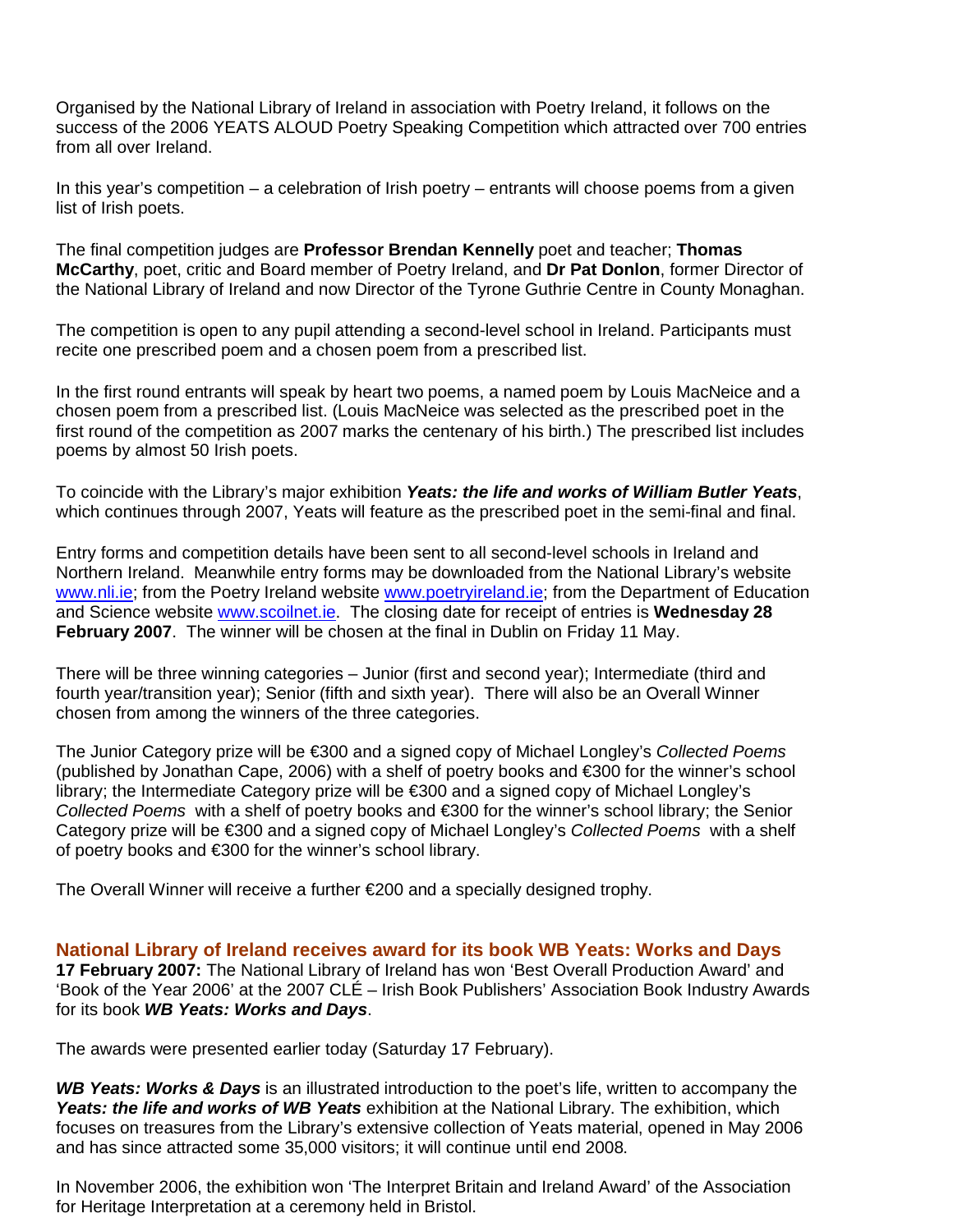*WB Yeats Works & Days* was written by Library staff members Dr Eilis Ni Dhuibhne, Ciara McDonnell, and Dr James Quin, co-curators of the Yeats Exhibition. The Foreword was written by Dr Roy Foster, Carroll Professor of Irish History at Oxford and authorised biographer of WB Yeats.

Commenting on the award, Aongus Ó hAonghusa, Director of the National Library, said winning it provided wonderful recognition of the work of the Library's staff.

"This illustrated introduction to WB Yeats' life and works is a celebration of what is unquestionably one of the most important collections of Irish literary manuscripts in existence. Thanks to a series of gifts from the Yeats family, the Yeats collection at the National Library of Ireland is now the largest archive of Yeats manuscripts and books in the world; it is also one of Ireland's greatest cultural treasures.

"This richly illustrated book presents a selection of manuscripts, books, correspondence, articles, photographs, paintings and artefacts, designed to illustrate the journey of the 'pilgrim soul' of Yeats, the writer and the man, from his emergence as a poet in the 1880s to his death in 1939."

*WB Yeats: Works & Days* is published by the National Library of Ireland in association with Wordwell. Price €17.

# **Ceann Comhairle, Dr Rory O'Hanlon TD opens exhibition on the lives of Dr TJ Kiernan and Delia Murphy**

#### **11 January 2007**

An exhibition celebrating the lives of the late Dr TJ Kiernan (Ireland's first Ambassador to Australia) and his wife Delia Murphy, the renowned singer, was opened this evening at the National Library of Ireland by the Ceann Comhairle, Dr Rory O'Hanlon TD.

The opening ceremony was attended by several members of the Kiernan family. They included Carol Kiernan, a grand-daughter of Dr TJ Kiernan and Delia Murphy, who spoke at the event, and Madeleine and Brendan Hawke, great-grandchildren of TJ Kiernan and Delia Murphy who performed some of the traditional songs made famous by Delia Murphy – *The Spinning Wheel, The Moonshiner* and *Thank You Ma'am Says Dan*.

The exhibition entitled *If I were a Blackbird* is on show in the Main Hall of the National Library, Kildare Street, Dublin; it continues until March.

It uses photographs, drawings, books and records to tell the story of the lives of the Kiernans who during their years in Canberra sought to encourage a sense of pride in the Irish-Australian community; they emphasised the Irish role in the development of Australia and, equally, the role of Irish-Australians in the Irish quest for independence. A selection of Delia Murphy's songs and a documentary film, *The Ballad of Delia Murphy*, accompanies the exhibition.

A version of the exhibition goes on display in the National Museum of Australia, Canberra next month.

**Biographical note on Dr TJ Kiernan (1897-1967):** born in Dublin, he graduated from UCD with a degree in economics, and later from the University of London with a doctorate in the same subject. In 1924, he was appointed Secretary to the Irish High Commissioner in London. From 1935 to 1941 he was Director of Broadcasting at Radio Éireann, on secondment from the Department of External Affairs. In 1941 he became Irish ambassador to the Vatican. In 1946 he was sent to Canberra by the then Taoiseach Eamon de Valera as Minister Plenipotentiary, in effect Irish Ambassador to Australia. He later became Irish Ambassador to the United States, a post which he held until his retirement in 1964.